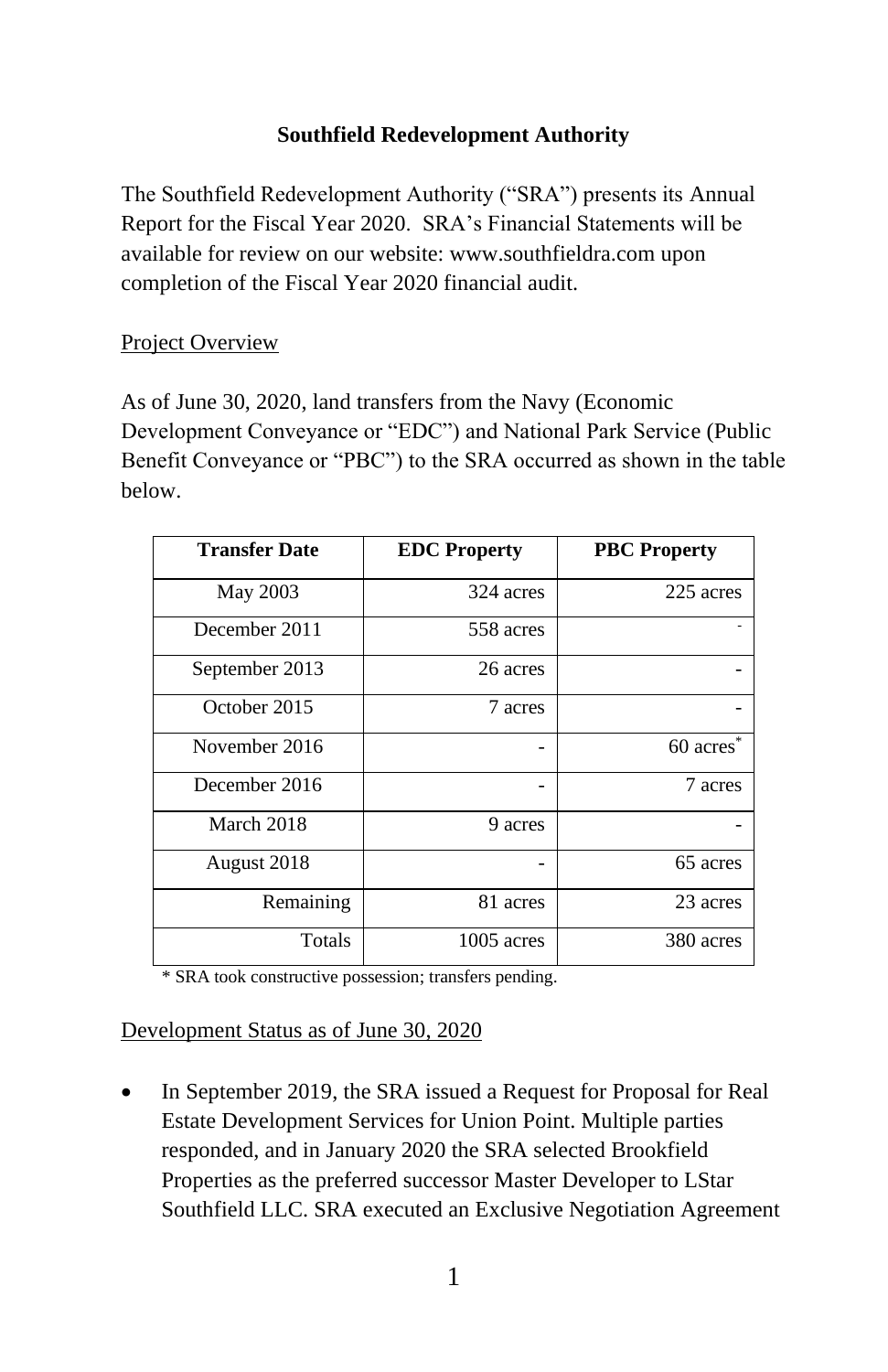with Brookfield Properties (dba BPD Union Point LLC) in June 2020.

- Residential units completed to date: 1,165
- Additional residential units authorized through Site Plan approvals: 109
- Commercial space built to date: 43,000 square feet
- Additional commercial space authorized through Site Plan approvals: 30,482 square feet

#### Construction Activity

Stonebridge Homes (45 single family homes)

• As of June 30, 2020 – site drainage and utilities completed. Three units under construction.

William B. Rice Eventide – Fairing Way (211 apartments and long-term care facility)

• As of June 30, 2020 – Phase 1 complete: 104 units and the long-term care facility constructed. Phase 2 (107 units) near completion (43 of 107 occupancy permits issued).

#### Financial - Revenues and Expenses

The Fiscal Year 2020 General Fund operating budget, as amended on June 5, 2019 was approved at \$2,022,861.59. Debt service for the 2010A Infrastructure Bond comprised approximately 59% of the budget. Fund Balance reserves would be utilized for any shortfall between Revenues and Expenses.

#### Southfield District Tax Rate

Tax rates are approved by the Massachusetts Department of Revenue based upon all revenue receivables. The tax recapitulation (RECAP) requires reporting of all anticipated income and all authorized expenditures for a given year. This calculation yields a tax rate.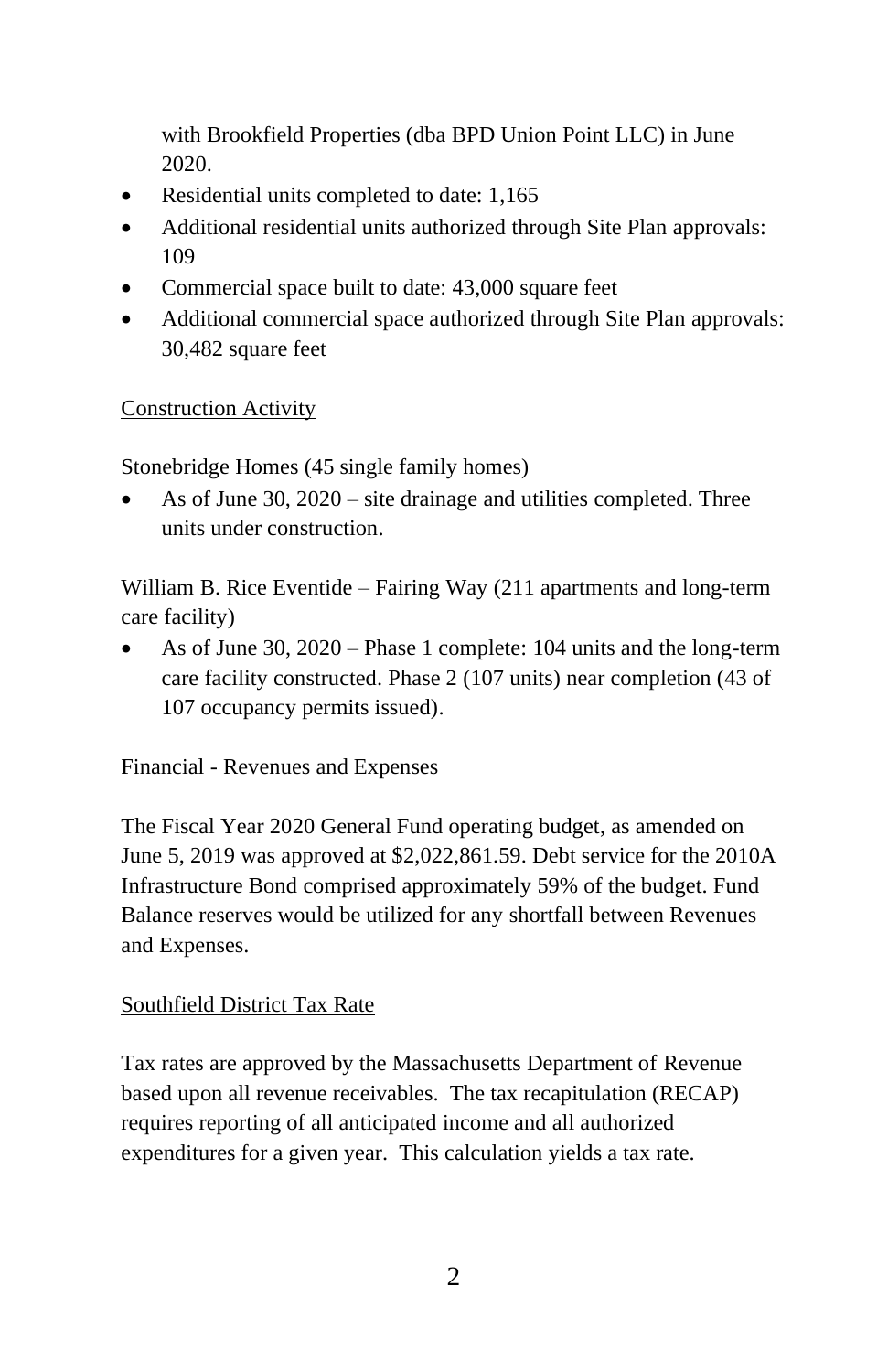- FY20 Southfield Certified Values \$404,102,170
- A single tax rate of \$0.50 for the District was approved and a district tax levy \$202,051 in district tax.

### Infrastructure Bond

The 2010A Infrastructure Development Revenue Bonds ("Bonds") in the amount of \$12.55 million were issued on August 9, 2010. The Bonds are secured by Assessments and Pledged Revenues levied on each Parcel of Assessed Property. The Assessments have been imposed upon the real property within the boundaries of SouthField and are limited to those properties transferred under FOST 1 and 2 (June 2006 conveyance to LNR South Shore, LLC). Assessments are equal to the interest and principal on the Bonds and estimated administrative expenses related to the Bonds. The Assessment Roll is updated each Tax Year. In FY20, the SRA and Host Communities were required to pledge \$981,267 from dedicated tax revenue toward the debt obligations. The Special Assessment incurred to unimproved land owners as of January 1, 2019 was \$197,000. Together these two amounts totaled the FY20 bond cost of \$1,189,471.

#### Parkway Bond

Utilizing funds from the Commonwealth of Massachusetts, construction of the East-West Parkway ("Parkway") began in 2010. With the initial construction phases of the Parkway completed, the roadway opened in August of 2013. The SRA utilizes annual net new tax revenue information to calculate any annual deficiency obligations to the Commonwealth. The aggregate deficiency obligations from FY13 through FY19 are currently in deferral.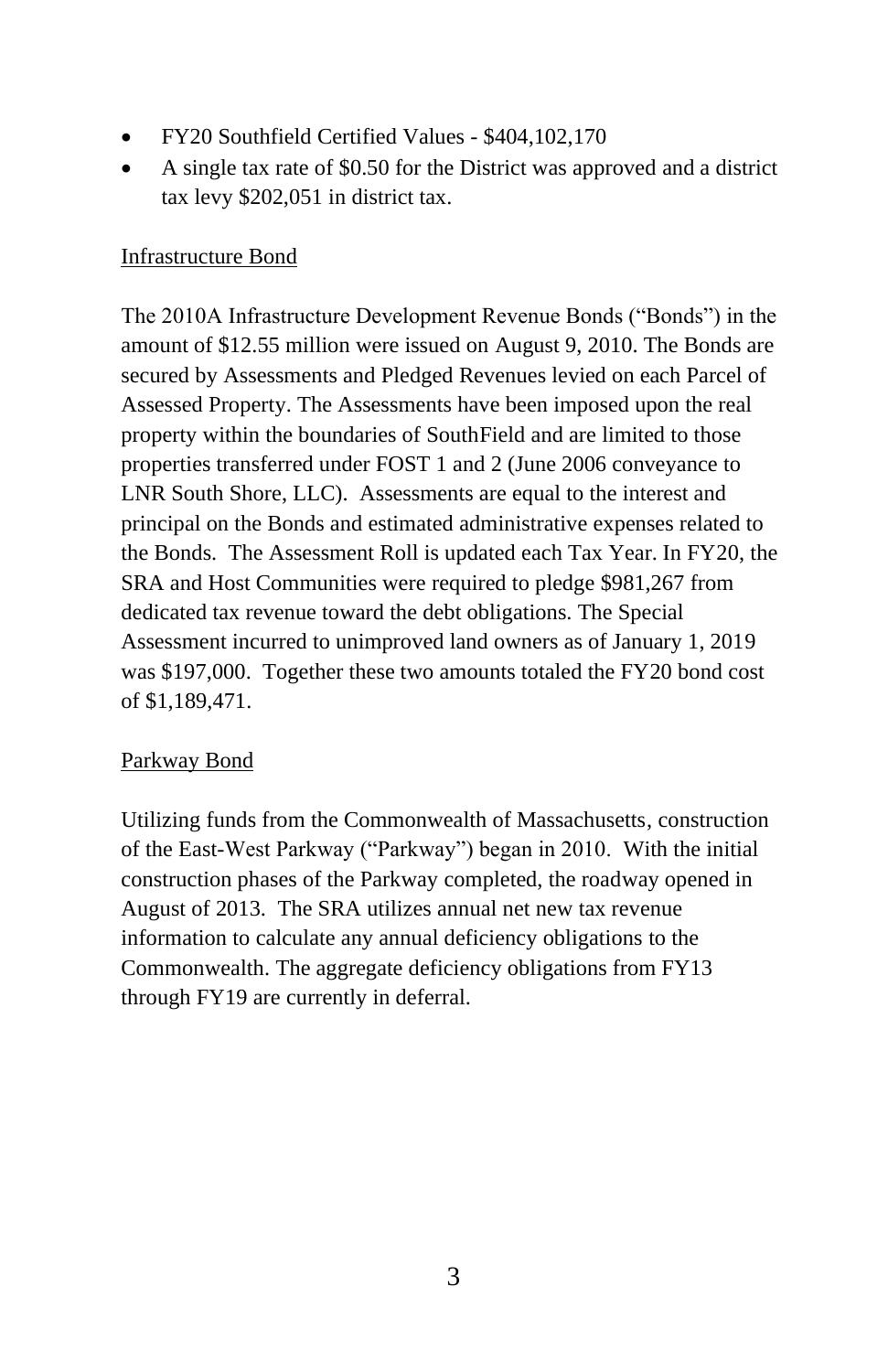### Free Cash

The undesignated fund balance in the general fund at the end of each fiscal year is submitted to the Massachusetts Department of Revenue for certification of Free Cash. The chart below indicates those amounts certified in prior years.

| 1.004.017<br>-\$<br>$2.105.896$ S<br>2.272.568<br>618,485 | <b>FREE CASH</b> | FY16 | FV17 | FY18 | FY19 |
|-----------------------------------------------------------|------------------|------|------|------|------|
|                                                           | General Fund     |      |      |      |      |

As of the time of this writing, the FY2020 free cash has not been certified.

#### Other Post-Employment Benefits ("OPEB")

GASB Statement 45 requires state and local governments to begin reporting OPEB costs and obligations. This statement requires that the annual cost and liability associated with OPEB be computed and gradually accounted for within the governmental entity's books and records. With the SRA having fewer than 100 participants covered under the plan it is eligible for an alternative measurement method of reporting. The report includes the calculation for the Actuarial Accrued Liability ("AAL") which is defined as the total projected liability for OPEB covered under the plan. The AAL calculation uses the data on active employees, employees who are eligible for retiree healthcare, current retirees and beneficiaries. Utilizing this approved methodology and an independent firm to perform the calculations, it was previously determined that potential liability was \$343,362. A separate stabilization fund was established for the specific purpose of holding such funds. As of June 30, 2020, this fund had a balance of \$ 341,386.

#### Retirement Board

The SRA is a member of the Plymouth County Retirement Association ("PCRA"). The PCRA is comprised of a five-member Board of Directors with the fiduciary responsibility for the fund assets.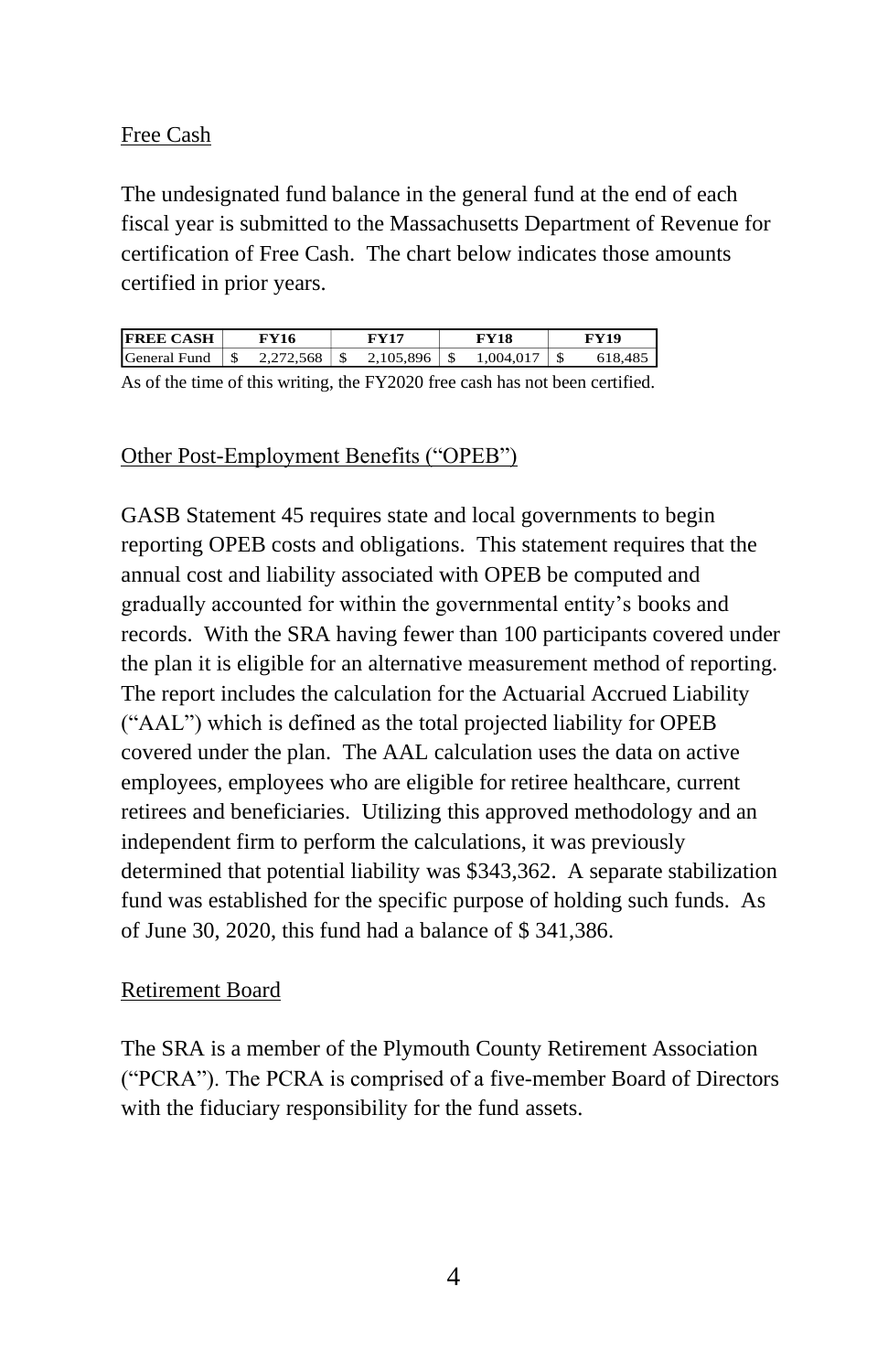### Enterprise Funds

The SRA provides Union Point residents with water supply and sewer disposal through a contractual agreement with the Town of Weymouth. The SRA previously adopted Chapter 44, Section 53F ½ of the General Laws for water and sewer activities. Revenues collected are dedicated solely to offset operating expenditures. Any excess balance at year end remains with the enterprise fund. The FY2020 Water/Sewer Enterprise Fund Budget was \$82,000.

In January 2018 the Town of Weymouth took over billing and collections for all of the existing water and sewer customers at Union Point. As of June 30, 2020, the SRA still retained all O&M responsibilities, however all new revenues go to the Town of Weymouth.

#### Retained Earnings

The undesignated fund balance in the enterprise fund at the end of each fiscal year is submitted to the Massachusetts Department of Revenue for certification of Retained Earnings.

The chart below indicates those amounts certified in prior years.

| <b>Retained</b><br><b>Earnings</b> | FY16    | <b>FY17</b> | <b>FY18</b> | <b>FY19</b> |
|------------------------------------|---------|-------------|-------------|-------------|
| Enterprise Fund                    | 600.752 | 777.821     | 815.018     | 308,980     |

As of the time of this writing, the FY2020 retained earnings have not been certified.

# Cash Management

Investment options are limited and governed by the General Laws. Cash was invested primarily in money market accounts. All SRA financial institutions have been rated by Veribanc as "green with three stars". These ratings are reviewed on a semi-annual basis.

# Risk Management

The SRA insurance coverage under FY20 policies included, automobile, directors and officer's coverage, worker's compensation, and an additional umbrella liability policy.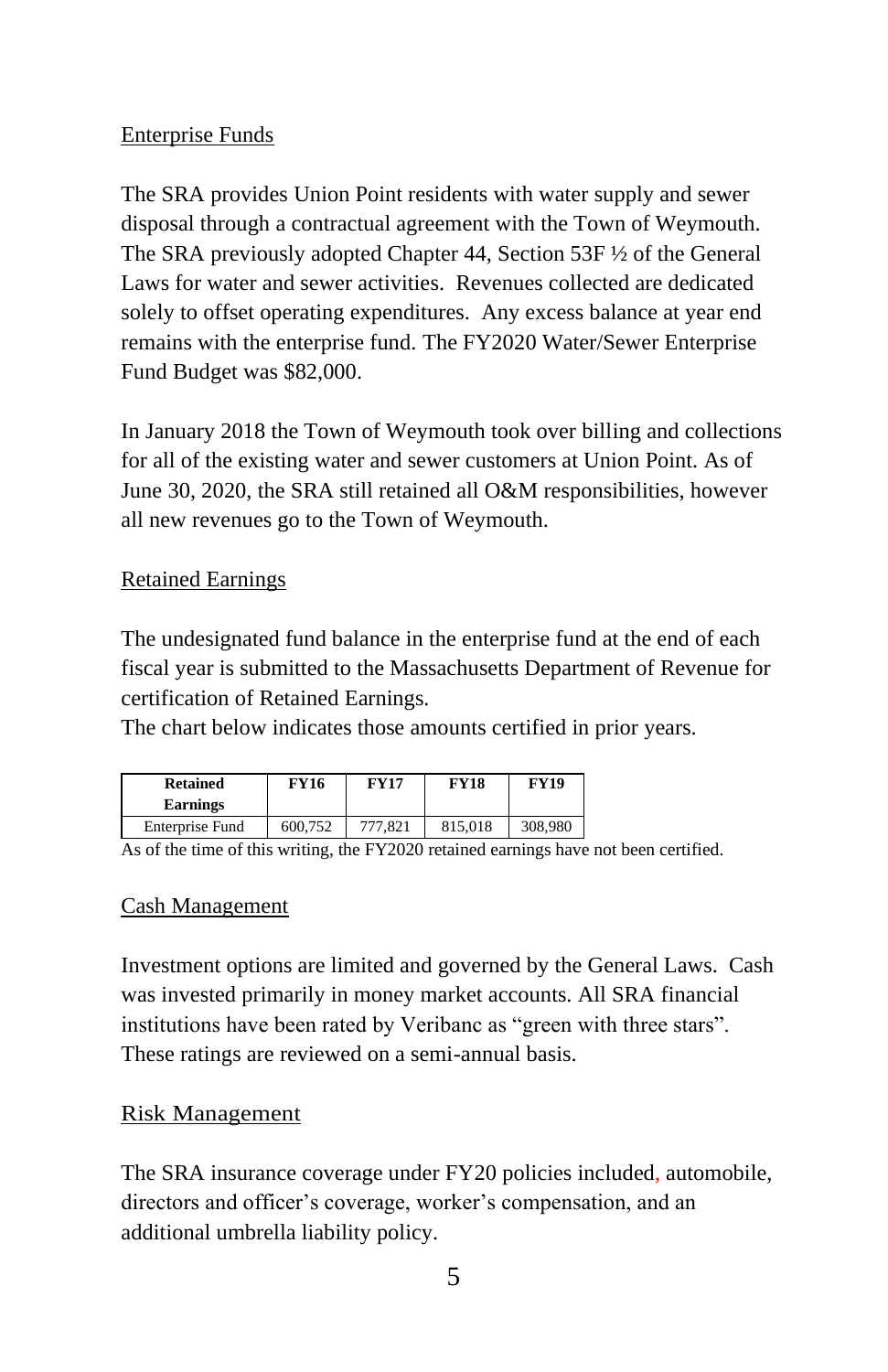## SRA Advisory Board

The Advisory Board reviewed the General Fund and Enterprise Fund Budgets; and presented their comments and concerns to the Board of Directors.

# SRA Advisory Board as of June 30, 2020

| Weymouth:                   | Carol Karlberg (Chairman)                                 |
|-----------------------------|-----------------------------------------------------------|
|                             | <b>Russell Drysdale</b>                                   |
| Rockland:                   | John Ellard                                               |
|                             | Judy Hartigan                                             |
| Abington:                   | Joseph Shea                                               |
| Hingham:                    | (VACANT)                                                  |
|                             | Metropolitan Area Planning Council: Martin Pillsbury      |
|                             | Old Colony Planning Council: Bruce Hughes (Vice Chairman) |
| Gubernatorial Appointments: |                                                           |
|                             | Skilled in Real Estate Development – Lawrence Leahy       |
|                             | Administration & Finance $-$ (VACANT)                     |
|                             | Housing and Economic Development – (VACANT)               |